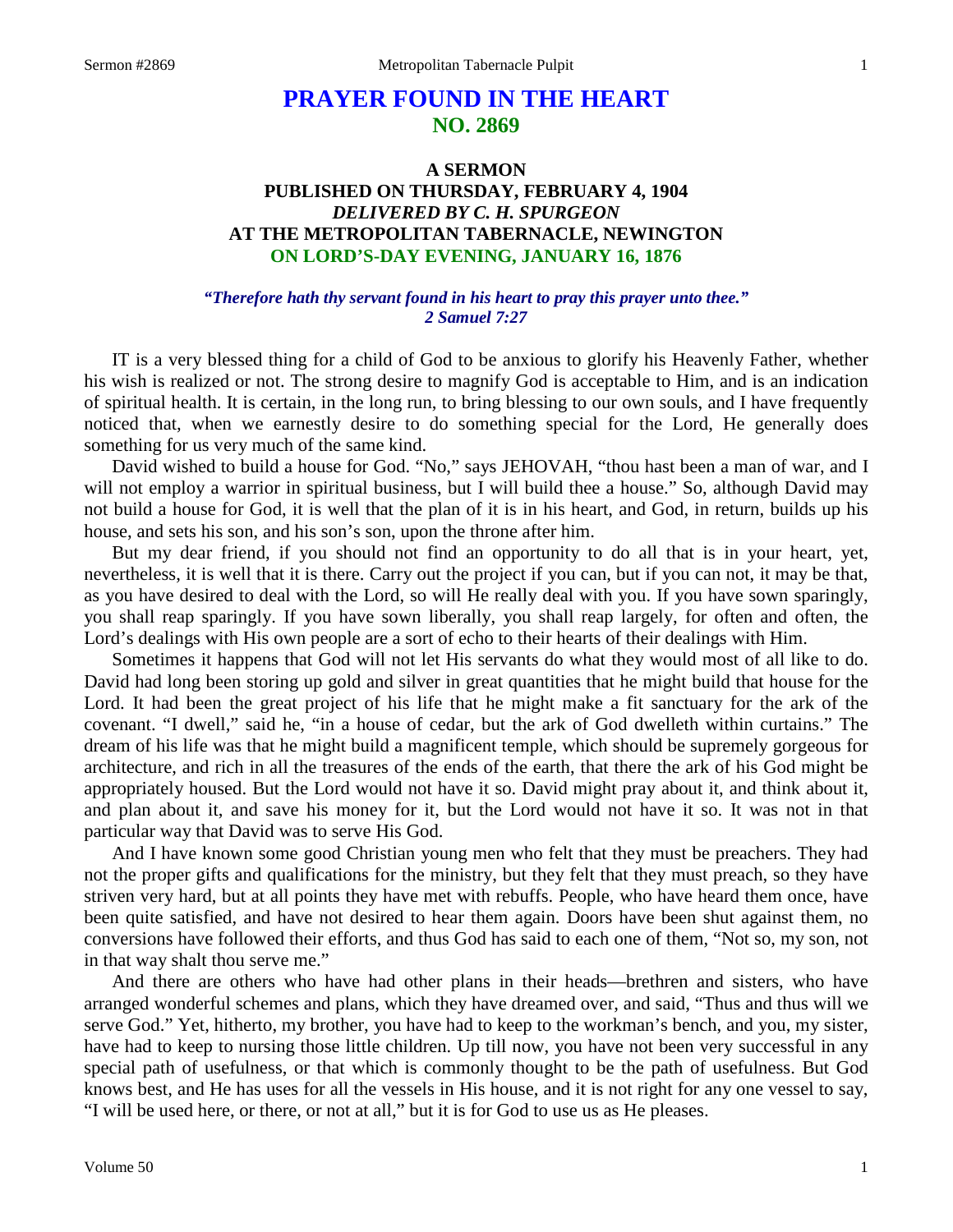Every private soldier would like to be an officer, but it is only a very few who ever will be, and if every private soldier could be an officer, what sort of an army would it be where all were officers, and none were men in the ranks? So we would, perhaps, each of us, like to do something more remarkable than we have hitherto done, but it is for our great Commander to say to this man, "Stand here," or to that man, "Go there," and it ought to be equally a matter of contentment to us whether God permits us to serve Him here or there.

I think it was good Mr. Jay who used to say that, if there were two angels in heaven, and God wanted one of them to go and be the ruler of a kingdom, and the other to sweep a crossing, the two angels would not have the slightest choice which post they would have provided that they knew they had the Lord's command to occupy either position.

Brother, if ever the Lord should rebuff you, and seem to refuse that which you desire to offer to Him, do not sulk, do not get into a bad spirit, as some have done in similar circumstances, but know that the very essence of Christian service is to be willing not to serve in that particular way if, by not serving, God would be the more glorified.

Be willing, O vessel in the house of the Lord, to be hung up on a nail in the wall, be willing to be laid aside in a corner, if so God would be glorified, for thus was it with David. God would not let him erect the temple which he wished to build, but He gave him great blessings in return for his desires, and then David, instead of sulking, and saying, "Well, then, as I cannot have my own will, I will do nothing at all," went in, and sat before the Lord, and blessed and praised him, and never uttered one grumbling or surly word, but blessed the name of the Lord from the beginning of his meditation even to its close. Oh, to have a heart molded after the like fashion!

In the midst of David's memorable address to God, we meet with this suggestive expression, "Thy servant hath found in his heart to pray this prayer unto thee." I am going to speak upon that subject in this way. First, concerning David's prayer, *how did he come by it?* Secondly, *how came this prayer to be in his heart?* And thirdly, *how may we get into such a condition that we shall find prayers in our hearts?*

**I.** First, then, HOW DID DAVID COME BY HIS PRAYER? He tells us that he found it in his heart, "Thy servant hath found in his heart to pray this prayer unto thee."

Then it is pretty clear that *he looked for it in his heart*. How many men seem to begin to pray without really thinking about prayer! They rush, without preparation or thought, into this presence of God. Now, no loyal subject would seek an audience of his sovereign, to present a petition, without having first carefully prepared it, but many seem to think there is no need to look for a prayer, or to find one, when they approach the mercy seat. They appear to imagine that they have only just to repeat certain words, and to stand or kneel in a certain attitude, and that is prayer. But David did not make that mistake, he found his prayer in his heart.

David and his heart were well acquainted, he had long been accustomed to talk with himself. There are some men, who know a thousand other people, but who do not know their own selves, the greatest stranger to them, in the whole world, is their own heart. They have never looked into it, never talked with it, never examined it, never questioned it. They follow its evil devices, but they scarcely know that they have a heart, they so seldom look into it. But David, when he wanted to pray, went and looked in his heart to see what he could find there, and he found in his heart to pray this prayer to God.

This leads me to say, dear friends, that *the best place in which to find a prayer is to find it in your heart.* Some would have fetched down a book, and they would have said, "Let us see, what is the day of the month—how many Sundays after Advent? This is the proper prayer for today." But David did not go to a book for his prayer, he turned to his heart to see what he could find there that he might pray unto God.

Others of us would, perhaps, have been content to find a prayer in our heads. We have been accustomed to extemporize in prayer, and so, perhaps, bowing the knee, we should have felt that the stream of supplication would flow because we are so habituated to speaking with God in prayer. Ah, dear friend, it is no worse to find a prayer in a book than to find it in your head! It is very much the same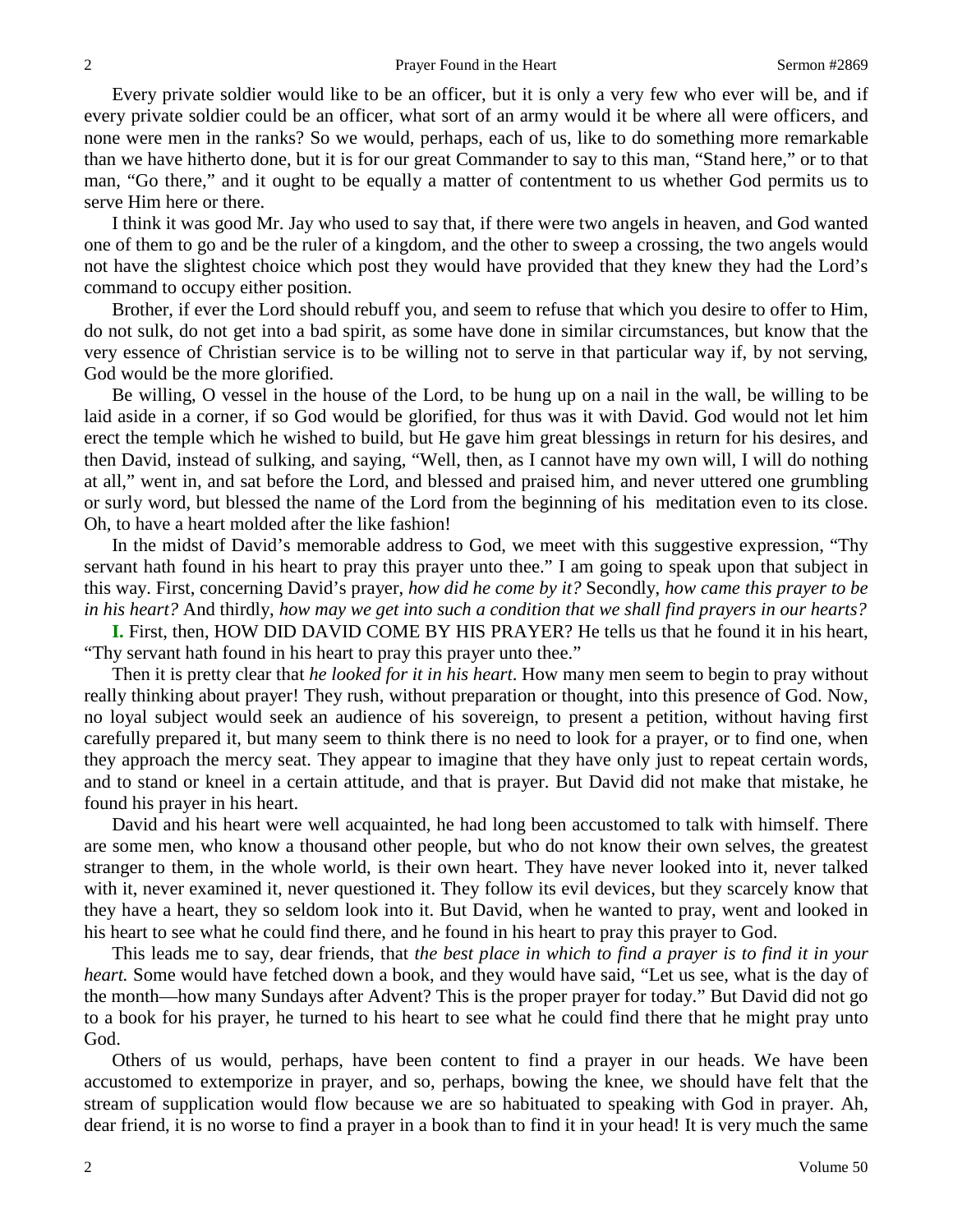How many, too, have found a prayer upon their lips! It is a very common thing with those who pray in prayer meetings, and those of us who pray in public, for our lips to run much faster than our hearts move, and it is one of the things we need to cry to God to keep us from, lest we should be run away with by our own tongues, as men are, sometimes, run away with by their horses, which they cannot restrain, and you know, the horse never goes faster than when he has very little to carry. And sometimes, words will come at a very rapid rate when there is very little real prayer conveyed by them.

This is not as it ought to be with us, and we must look into our hearts for the desire to pray, and if we do not find it in our hearts to pray a prayer, let us rest assured that we shall not be accepted before the throne of God.

How was it that David found this prayer in his heart? I think it was *because his heart had been renewed by divine grace.* Prayer is a living thing, you cannot find a living prayer in a dead heart. Why seek ye the living among the dead, or search the sepulcher to find the signs and tokens of life? No, sir, if you have not been made alive by the grace of God, you cannot pray. The dead cannot pray, and the spiritually dead cannot pray, but the moment you begin to pray, it is a sign that life has been given to you. Ananias knew that Saul was a living soul when God said to him, "Behold, he prayeth." "It is all right," said Ananias, "for the Lord must have quickened his heart." David found this prayer in his heart because his was a living heart.

And he found it there, also, *because his was a believing heart*. How can a man pray if he does not believe in God, or if he merely thinks that there may be a supernatural Being, somewhere or other in the universe, but that He is not within hail—and cannot be made to hear—or is not a living personality, or if He is, He is too great to care about us, or to listen to the words of a man. But when the Lord has taught you the truth about His own existence, and His real character, when He has come so near to you that you know that He is the Rewarder of them that diligently seek Him, then, in that believing heart of yours prayer will spring up as the corn springs up in the furrows of the field.

The Lord, who has sown in your heart the seed of faith, will make that seed to spring up in the green blade of prayer. It must be so, but until you do believe in God, you cannot pray. It would be useless for me to say to some men, "You should pray," when I recollect that Christ has said, "God is a Spirit: and they that worship him must worship him in spirit and in truth," and that is what these men cannot do. How can they, therefore, pray acceptably? "He that cometh to God must believe that he is, and that he is a Rewarder of them that diligently seek him." Where there is that true faith in God, there is fervent prayer in the heart, but nowhere else.

David's was also *a serious heart*. Some men's hearts are flippant, trifling, full of levity. God forbid that we should condemn holy cheerfulness! As oil to the wheels of a machine, so is cheerfulness to a man's conversation, but there is a frothiness, a superficiality, a frivolity, which is far too common. Some men do not seem to think seriously about anything. They have no settled principles, they are "everything by starts, and nothing long." "The Vicar of Bray" is their first cousin. Perhaps they have scarcely as much principle as he had, for they do not so steadily seek their own interests, and scarcely seek any interest at all but that of the transient pleasure of the hour. If that is your case, I do not wonder that you cannot pray.

A man says, "I cannot find prayer in my heart." No, how should you? Yours is a heart full of chaff, full of dust, full of rubbish—a heart tangled and overgrown with weeds—a sluggard's heart, where grow the nettles of evil desire and unholy passion—where live the docks and thistles of idleness and neglect. Oh, may God grant us the grace to have serious hearts—hearts that are in solemn earnest—hearts that are intense—hearts that can really give due heed to things according to their merits, and that give to eternal things their chief concern, because eternal things deserve them best. David's heart was a serious heart and therefore, he found this prayer in it.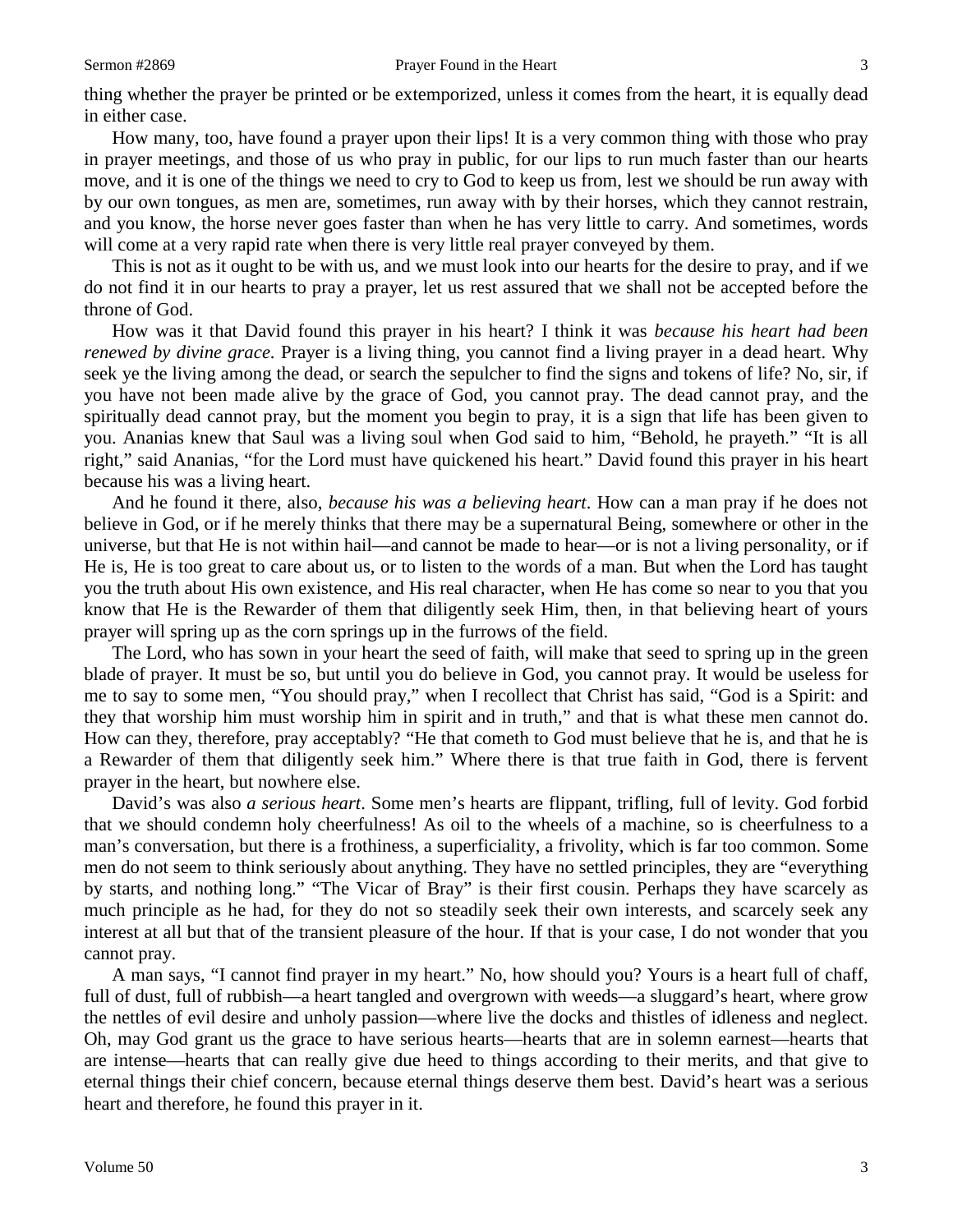And once again, David's was *a humble heart,* for a man who is proud will not pray. A man who is self-righteous will not pray, except it be in the fashion of the Pharisee, and that was no prayer at all. But a man, humbly conscious of his soul's needs, and realizing the guilt of his sins—that is the man to pour out his heart in prayer before the living God. I pray the Lord graciously to break your hearts, for unless our hearts are broken in penitence, we shall never find in them a real prayer unto God.

There are some of you who have got on wonderfully since your Lord called you by His grace. You were wretched enough when He looked at you, cast out in the open field, covered with blood and filthiness, and He washed you, and clothed you, and nourished you, and now He has even begun to use you in His service, and you are already beginning to be rather proud that He has given you some success. I charge you, brothers and sisters, not to pilfer any of the glory that belongs to God alone. Never begin to throw up your caps, and to cry, "Well done!" It is all up with us if we do that.

Keep down low, my brother, keep down low, my sister. The lower we keep, and the more we fear and tremble—not through unbelief, mark you (that kind of fear I denounce with all my heart), but with that really believing trembling and believing fear that grows out of genuine love to Christ, and is not inconsistent with that love—the more we have of that sort of fear, the more securely shall we walk, and the more will it be safe for God to trust us with His goodness.

When your ship floats very high upon the water, I hope that you will not have much sail spread, or else the vessel will almost certainly go over, but when it floats low, almost down to the Plimsoll line, you may crowd on as much sail as you like. If you carry but little ballast, and you have huge sails up aloft, the first gust of wind will topple you over, but if you are well ballasted—that is to say, if you are weighed down with a sense of your own unworthiness, you will weather any gale that may come upon you, God the Holy Ghost being in the vessel with you, and holding the helm.

I pause here a moment just to ask each one—Do you pray? Do you present to God prayers that come from your heart? I do not ask whether you use a form of prayer, or not, but does your heart really go with the prayer you offer? I think I hear someone say, "I always say my prayers." Ah, my dear friend, there is as great a difference between saying prayers and really praying as there was between the dead child and the living one that were brought before Solomon! Saying prayers is not praying. Why, you might as well say your prayers backward as forward unless your heart goes with them!

It is quite extraordinary how some people can use a form of prayer without any thought whatever as to its meaning. Some time ago a man, seventy years of age, was asked if he prayed, he replied that he always had prayed, and he would tell the inquirer the prayer he used. It turned out that he still persisted in repeating what his mother taught him when he was a child, "Pray, God, bless father and mother, and make me a good boy." He had got those words so deeply engraved upon his memory that he still kept to them at his advanced age. Naturally, you smile at the story, yet it is very pitiful. It may be an extreme instance, but still it is a clear instance of what I mean—that there is a way of merely saying prayers which is rather a mockery of God than a real approach to Him such as He desires.

"Well," saith one, "I never pray." I question the truth of that assertion, but if it is true, there is another thing that I do know, and that is this, the time will come when you will want to pray. Let me explain what I mean when I say that I question your assertion about never praying. I have heard men pray who would have thought themselves insulted if they had been told that they did. What awful prayers they have presented to God when they have imprecated upon their souls, and bodies, and eyes, and limbs, and children, and everything else, the most terrible curses from God! There are some men who will do this at the least provocation.

O sirs, mind that God does not grant you your wicked requests! I am afraid that, when an ungodly man prays in that shameless way, he does find his prayer in his heart, and I am also afraid that his heart must be full of damnation, or he would not find so many oaths in it, for that which comes out of a man is what is in him, and when you hear a man swear, you know that there is a deal of "swear" in his heart, for the language in which he dares to imprecate God's vengeance proves how alienated his heart must be from God.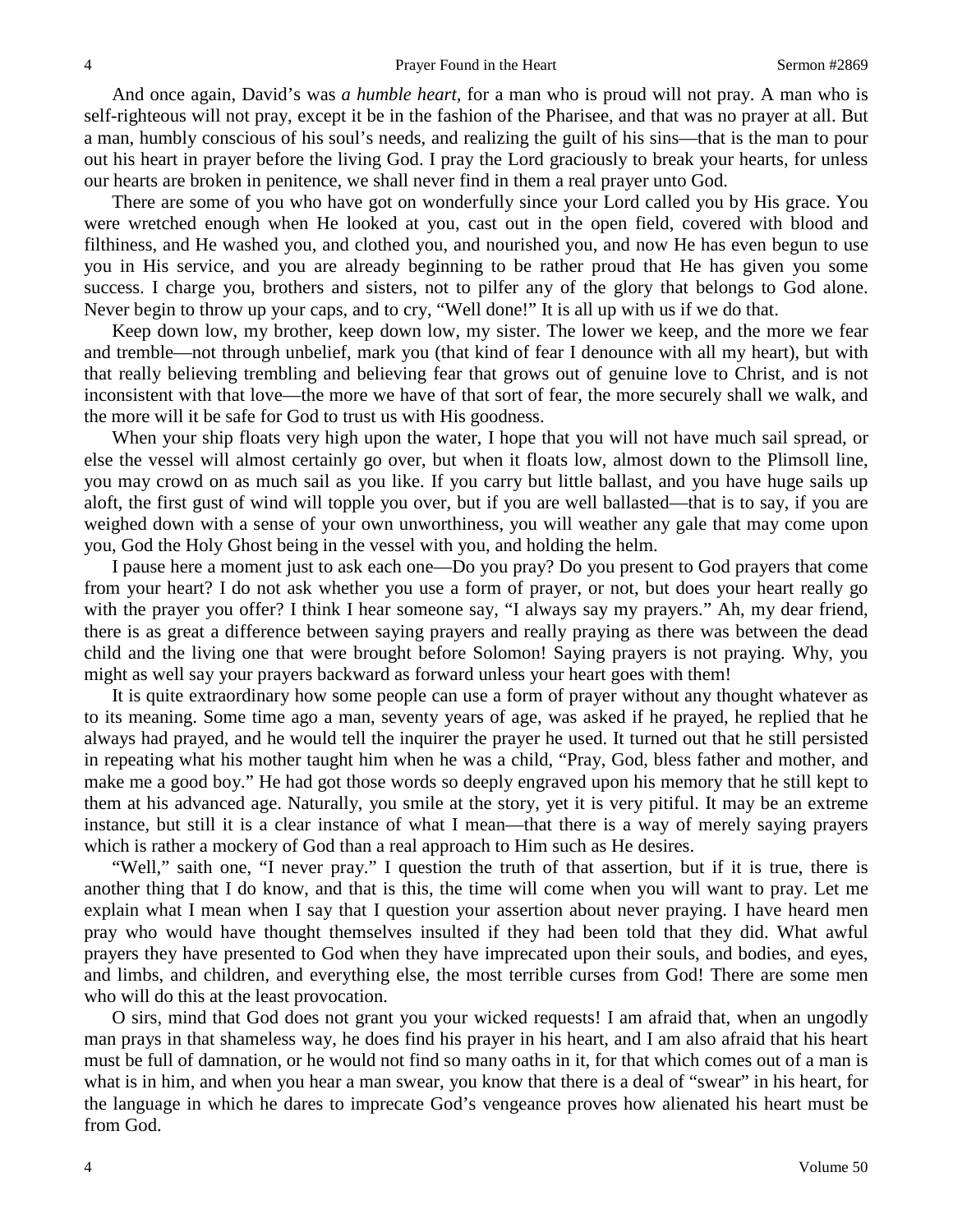#### Sermon #2869 **Prayer Found in the Heart** 5

I would remind you, who do not pray, that you will want to pray one day. If there were to be a pledge exacted from you that you never would pray to God—if you were offered money never to pray, suppose you took the money, and promised never to pray—I know what you would think, you would say to yourself, "What shall I do with this money? It is the price of my soul's salvation." It would strike you at once that it was an awful thing never to be allowed to pray, and you would feel that you had sold yourself to the devil, body and soul, and you would be in dire trouble.

Well, but as you say that you never pray, you might as well take the money that is offered to you. As you do not pray, I do not see what use the privilege of prayer is to you. "If it be of any use to pray to God," say you, "I shall pray at the last." Then pray now, for you never know what may be your last moment. Who knows how close you may be to your grave even while you are sitting in your pew? You saw one friend faint, just now, and we have seen hearers fall back dead even while gathered in the congregation. God grant that we may not see it again! Still, the fact that it has happened is a loud call to all of us bidding us begin to pray.

Thus I have shown you where David found his prayer, he found it in his heart.

**II.** Now, secondly, HOW CAME DAVID'S PRAYER TO BE IN HIS HEART?

I answer that he found it in his heart *because the Lord put it there*. Every true heart-prayer, that is accepted of God, first came from God. The Lord Jesus passed by David's heart, and threw this prayer in at the window, and then, when the good man went down to look for a prayer, he found this prayer lying on the floor of his heart ready for him to use.

How does God put prayers into a man's heart? I answer, first, *He instructs us how to pray*. We none of us know how to pray aright till we have been to school to the Holy Spirit. We know not what we should pray for as we ought, but the Spirit comes, and shows us our need. Thus we see what to pray for. He also shows us what Christ has provided for us, and thus we see what we may hope to obtain. He shows us, too, that the way to God is through the precious blood of Jesus, and He leads us along that crimson, blood-besprinkled road, and so, by His instruction, He puts the prayer into our hearts.

In the next place, He puts it there *by inclining us to pray*. Benjamin Beddome wrote—

#### *"When God inclines the heart to pray He hath an ear to hear;"—*

and his short hymn contains a great truth. God does bend the heart to pray, and oftentimes, He does this by filling us with sorrow, and then, in the day of our distress, we cry unto Him. But I have also known Him do it in the sweeter way, as He did with David, by filling the heart with joy till we have been so glad and grateful that we have felt that we must pray, as David did on another occasion, when he said, "Because he hath inclined his ear unto me, therefore will I call upon him as long as I live."

So, the Lord puts prayer into our heart by instructing us how to pray and by inclining us to pray.

Then He puts prayer into the heart *by encouragement*. You notice that my text begins with "Therefore." "Therefore hath thy servant found in his heart to pray this prayer unto thee." What does David mean by that "therefore"? Why, God had promised to do great things for him, and my brother or sister, you may always safely ask for that which God has promised to give. When He gives you the promise of anything, He does as good as say to you, "Come, my child, ask for this, be not slow to come to me with your requests." If the Lord has said that He will bestow any blessing, what greater encouragement to pray can you possibly desire?

But this promise, according to the Hebrew, had been given to David in a very special manner. In our version, it is rendered, "Thou hast revealed to thy servant," but the marginal reading is, "Thou hast opened the ear of thy servant." A promise in the Bible is, often, a promise to a deaf ear, but the promise, applied by the Spirit of God, goes right through the outer organ, and penetrates to the ear of the soul. I am sure, dear friends, that you can never be backward in prayer when God opens your ear, and puts a promise into it. The richness, the sweetness, the sureness, the preciousness of the promise, when the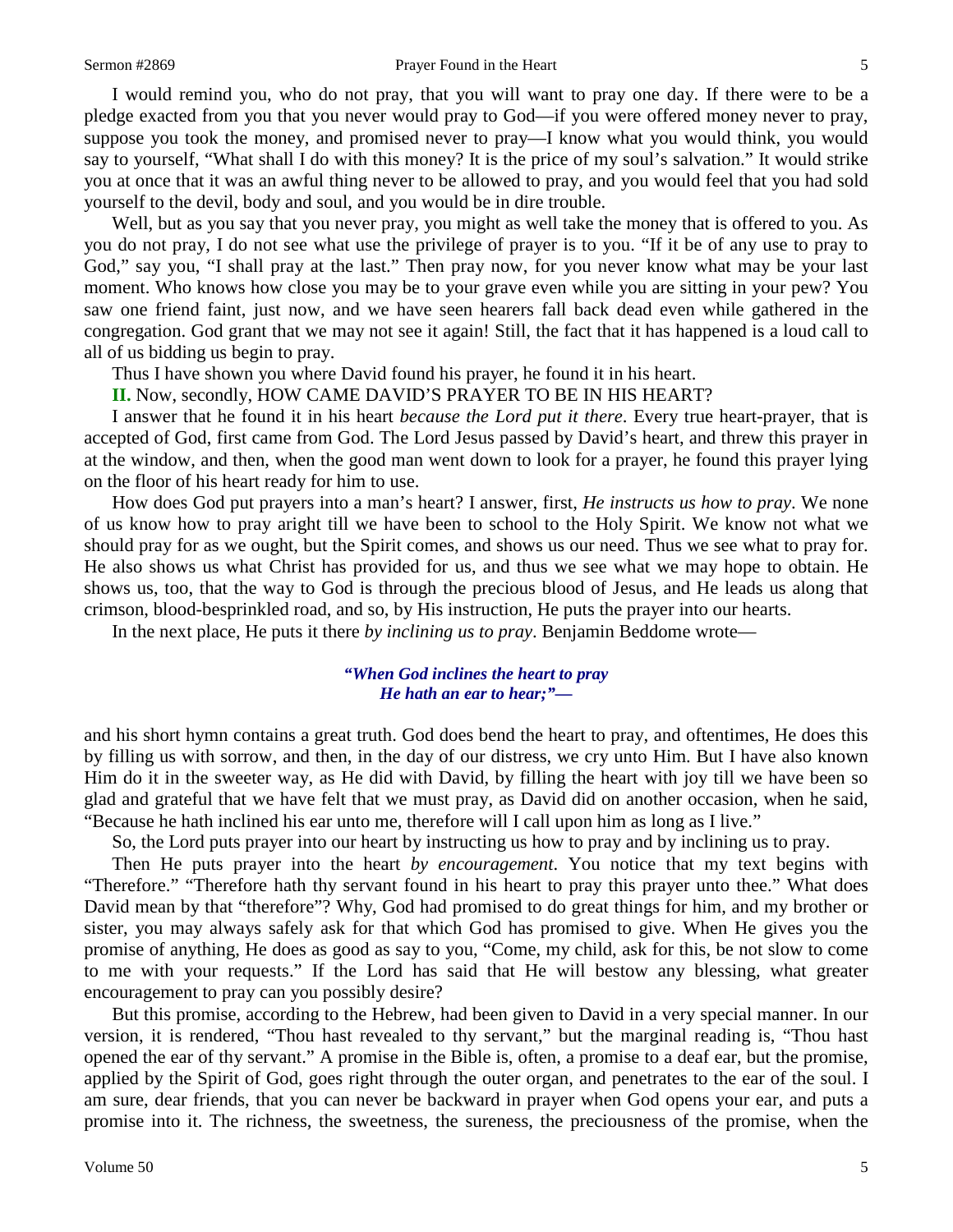Holy Spirit seals it home to the heart, makes a man go to his knees, he cannot help doing so, and thus, the Lord greatly encourages the needy soul to pray.

I will not keep you longer upon this point when I have just said that I believe God puts prayers into our hearts *by a sense of His general goodness*. We see how kind and good He is to the sons of men as a whole, and therefore, we pray to Him. By His special goodness to His own chosen people, we see still more of His compassion and tenderness, and so we are moved to pray to Him.

Especially does He put prayer into our hearts when He gives us a sight of the cross. We see there how greatly Jesus loved us, and therefore, we pray. We rightly argue that He, who gave Jesus for us, will deny to us nothing that is for our good, and therefore, again we pray. Often are we stirred up to pray by the recollection of former answers to prayer, and sometimes by observing how God hears other men and other women pray. Anyhow, it is a blessed thing when the Lord comes by, and scatters the seeds of prayer in our hearts, so that, when we want to pray, we have only to look within our own renewed nature and there we find the prayer that we shall do well to pray unto God.

**III.** Our last question, upon which I must speak but briefly, is this. WHAT MUST YOU AND I DO IN ORDER TO BE ABLE TO FIND PRAYERS IN OUR HEARTS?

Ah, dear friends, I am afraid that *some of you can do nothing in this matter until, first of all, your hearts are renewed by grace.* "Who can bring a clean thing out of an unclean?" No one. And who can fetch an acceptable prayer out of an unaccepted person? No one. So, sinner, you must first come to Jesus, confessing your sin, and looking to His dear wounds, and finding a broken heart within you as the result of His pierced heart, and when the Lord has looked upon you in His pardoning love, then you will find many prayers in your heart.

I asked a young friend, "Did you pray before conversion?" She answered that she did pray "after a sort." I then inquired, "What is the difference between your present prayers and those you offered before you knew the Lord?" Her answer was, "Then, I said my prayers, but now, I mean them. Then, I said the prayers which other people taught me, but now, I find them in my heart." There is good reason to cry "Eureka!" when we find prayer in our heart.

Holy Bradford would never cease praying or praising till he found his heart thoroughly engaged in the holy exercise. If it be not in my heart to pray, I must pray till it is. But oh, the delight of pleading with God when the heart casts forth mighty jets of supplication, like a geyser in full action! How mighty is supplication when the whole soul becomes one living, hungering, expecting desire!

But some Christian people often feel as if they could not pray, they get into a condition in which they are not able to pray, and that is a very sad state for any child of God to be in. How much do I personally desire ever to possess the true spirit of prayer! When I was at Mr. Rowland Hill's house at Wotton-under-Edge, many years ago, I asked, "Where did Mr. Hill use to pray? "And the answer of someone, who had known him when he was there, was, "He used to pray everywhere."

I said, "Yes, but did he not have a special place for prayer? "The reply was, "I do not know, I never saw him when he was not praying." "Well, but," I asked, "did he not study somewhere?" I was told that he was always studying, wherever he went, yet that he was always in the spirit of prayer. The good old man, at last, had got into such a blessed state of mind that, when he sat down on the sofa, he would be going over a familiar hymn, and when he walked in the garden, he would be to-tooting something gracious. You know how they found him, in George Clayton's chapel over yonder. His carriage had not come, after the service, and he was walking up and down the aisles, softly singing to himself—

> *"And when I'm to die, 'Receive me,' I'll cry; For Jesus hath loved me, I cannot tell why; But this I do find, we two are so joined, He'll not be in glory, and leave me behind."*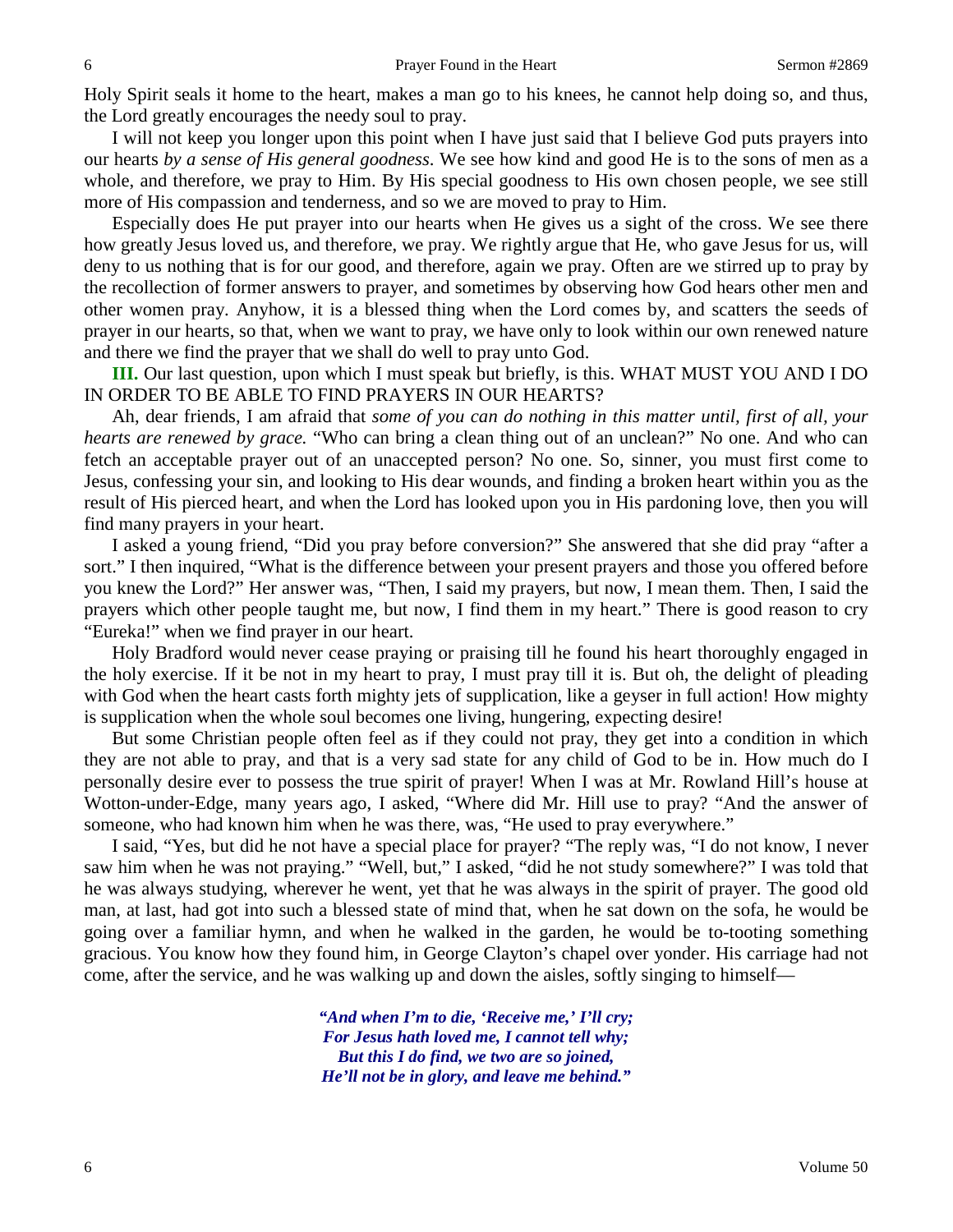Good old soul! he had got to find it in his heart to pray always. He used to wander down the Blackfriars Road, with his hands under his coat tails, and stop to look in very nearly every shop window, but all the while he was talking with God just as much as any man could have done who had shut himself up in a cloister. This is a blessed state of mind to be in—to find as many prayers in your soul as there are hairs on your head, to pray as often as the clock ticks, to wake up in the night, and feel that you have been dreaming prayers, and when you rise in the morning, to find that your first thought is either that of praising God for His many mercies, or else pleading for somebody or other who needs your prayers.

How are you to get into this state? Well, I cannot tell you, except this, live near to God. If you live near to God, you must pray. He that learns how to live near to God will learn how to pray, and to give thanks to God. Look into your hearts, also, as David did. You cannot find prayer there if you do not look for it. Think much of your own needs, for a realization of how many and how great they are will make you pray. When you see the falls of others, recollect that you also will fall unless God holds you up, so make that a reason and subject for prayer. When you see others who are slack in devotion, or who have become cold in heart remember you will be as they are if grace does not prevent. So, let your own needs drive you to prayer.

Then read the Scriptures very much, study them, suck the sweetness out of them, for they are sweeter than honey and the honeycomb. You cannot fail to be much in prayer if you spend much time in the reading of the Word. If you will let God speak to you, I am sure you will be constrained to speak with God. Dwell much upon the doctrines of the Gospel, seek to understand them, live upon them, and upon the promises too.

It is a blessed temptation to find one of God's precious promises, for you feel then as if you were tempted to pray, so as to plead it. If a man were to give me a cheque, I do not think I should be so foolish as not to cash it, and if God gives me a promise, which is better than any man's cheque, the most natural thing is for me to go on my knees to heaven's bank to seek to have it changed—to get the blessing God really promised He would give me. So, keep hard by the promises, and closer still to the faithful Promiser.

Live to God, live for God, live in God, and you will find prayers come out of your soul as sparks come out of the chimney of the blacksmith's smithy. If there is a blazing fire within, and the bellows blowing it up, and the smith is hard at work in his calling, the sparks will fly. And in this cold weather, dear brethren, it is necessary to keep our hearts warm. Have you noticed thatched cottages, and other houses where the snow lies on the roof? You say, "Yes." But have you noticed, where there is a good fire in the house, anywhere near the roof, how soon the snow is melted? And if you want to get warm, and keep warm, in the midst of a cold, graceless world, that chills the very marrow in a believer's bones, keep a warm heart inside, for that will tend to make it warm outside too. God grant you this blessing, and keep you ever abounding in prayer, and He shall have all the praise.

I do trust that some, who never prayed before, will try to pray. Nobody ever sneers at prayer but the man who does not pray, and nobody ever denies its efficacy but the man who knows nothing at all about it. And such men are out of court, and have no right to speak upon this matter. But men who are honest in other things, and who would be believed in a court of law, should be believed when they bear their solemn testimony that, times without number, God has heard their prayers. Try it, friend. God help you to try it! Especially begin by believing in Jesus, and then shalt you rightly seek unto the Almighty, and He will be found of you. Yea, you shalt lift up thine eyes to heaven, and the Lord will look down upon thee, and accept thee, and bless thee, both now and for ever. So may it be, for His dear Son's sake! Amen.

## **EXPOSITION BY C. H. SPURGEON**

*2 SAMUEL 7:18-29 AND LUKE 18:1-14*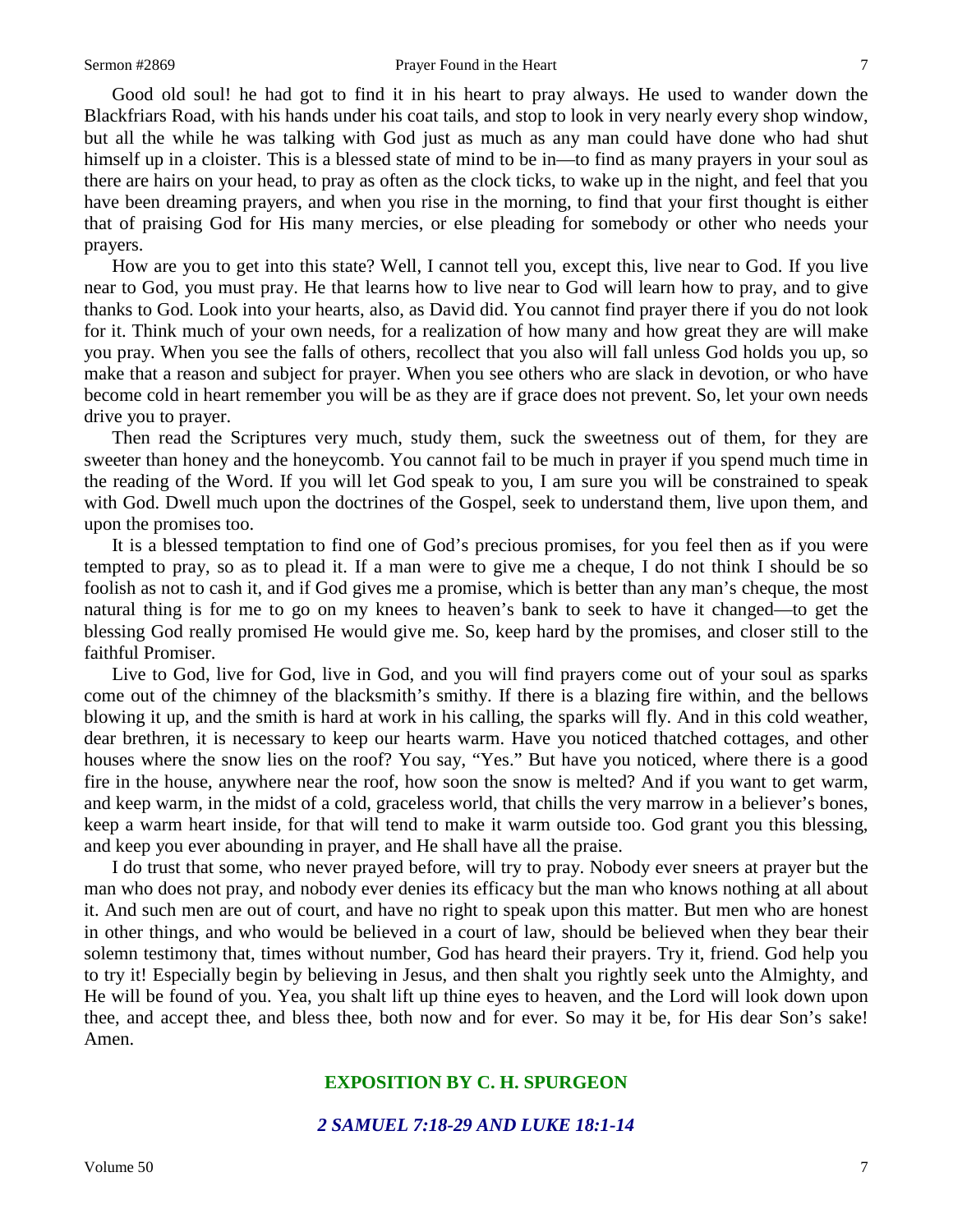**2 Samuel Chapter 7. Verse 18**. *Then went king David in, and sat before the LORD,—*

David desired to build a temple for God, and the prophet Nathan conceiving that such a design must be acceptable to the Most High, told the king to proceed with it, but God's mind was otherwise, and Nathan had to tell David that it was well that it was in his heart, but that God intended the temple to be built, not by him, but by his son Solomon. However, the Lord gave to David very large promises, and when he had received them, through Nathan, he was so overcome with gratitude that he went in, and "sat before the LORD." That was his posture in prayer on this occasion.

Good men have been known to pray kneeling, which seems to be the most natural attitude. Some have prayed with their faces between their knees, as Elias did. Some have prayed standing, as the publican did. Some have prayed sitting, as David did. Probably, he was mingling prayer and meditation when he "sat before the LORD,"—

**18.** *And he said, Who am I, O Lord GOD? and what is my house, that thou hast brought me hitherto?*

How often has a similar feeling leaped into our heart! Why should the Lord have dealt so well with us?

### *"What was there in you that could merit esteem, Or give the Creator delight?"*

**19.** *And this was yet a small thing in thy sight, O Lord GOD; but thou hast spoken also of thy servant's house for a great while to come. And is this the manner of man, O Lord GOD?*

No, man could not have been so kind as that. The love of Jesus surpasses the love of women, and the love of God surpasses all the kindness of men.

**20.** *And what can David say more unto thee? for thou, Lord GOD, knowest thy servant.*

"What I cannot utter, thou canst perceive in my heart, though I cannot express it."

**21-25.** *For thy word's sake, and according to thine own heart, hast thou done all these great things, to make thy servant know them. Wherefore thou art great, O LORD God: for there is none like thee, neither is there any God beside thee, according to all that we have heard with our ears. And what one nation in the earth is like thy people, even like Israel, whom God went to redeem for a people to himself, and to make him a name, and to do for you great things and terrible, for thy land, before thy people, which thou redeemest to thee from Egypt, from the nations and their gods? For thou hast confirmed to thyself thy people Israel to be a people unto thee for ever: and thou, LORD, art become their God. And*  now, O LORD God, the word that thou hast spoken concerning thy servant, and concerning his house, *establish it for ever, and do as thou hast said.*

That is a very short, but exceedingly pithy prayer, "Do as thou hast said." You do not need any larger promises, brethren, than the Lord has already given to you, could He give you any larger ones?

> *"What more can He say than to you He hath said, You who unto Jesus for refuge have fled?"*

What you have to do is to take the promises He has given, and spread them out before the mercy seat, and then say to Him, "Do as thou hast said." What strength there is in this plea! "Hath he said, and shall he not do it?" Will He break His promise, or shall His right hand fail to perform that which has gone forth from His lips? Far be it from us to think so, but let us say to Him, "Do as thou hast said." That is the very essence of prayer. Take care not to forget it.

**26-29.** *And let thy name be magnified for ever, saying, The LORD of hosts is the God over Israel:*  and let the house of thy servant David be established before thee. For thou, O LORD of hosts, God of *Israel, hast revealed to thy servant, saying, I will build thee an house: therefore hath thy servant found in his heart to pray this prayer unto thee. And now, O lord GOD, thou art that God, and thy words be*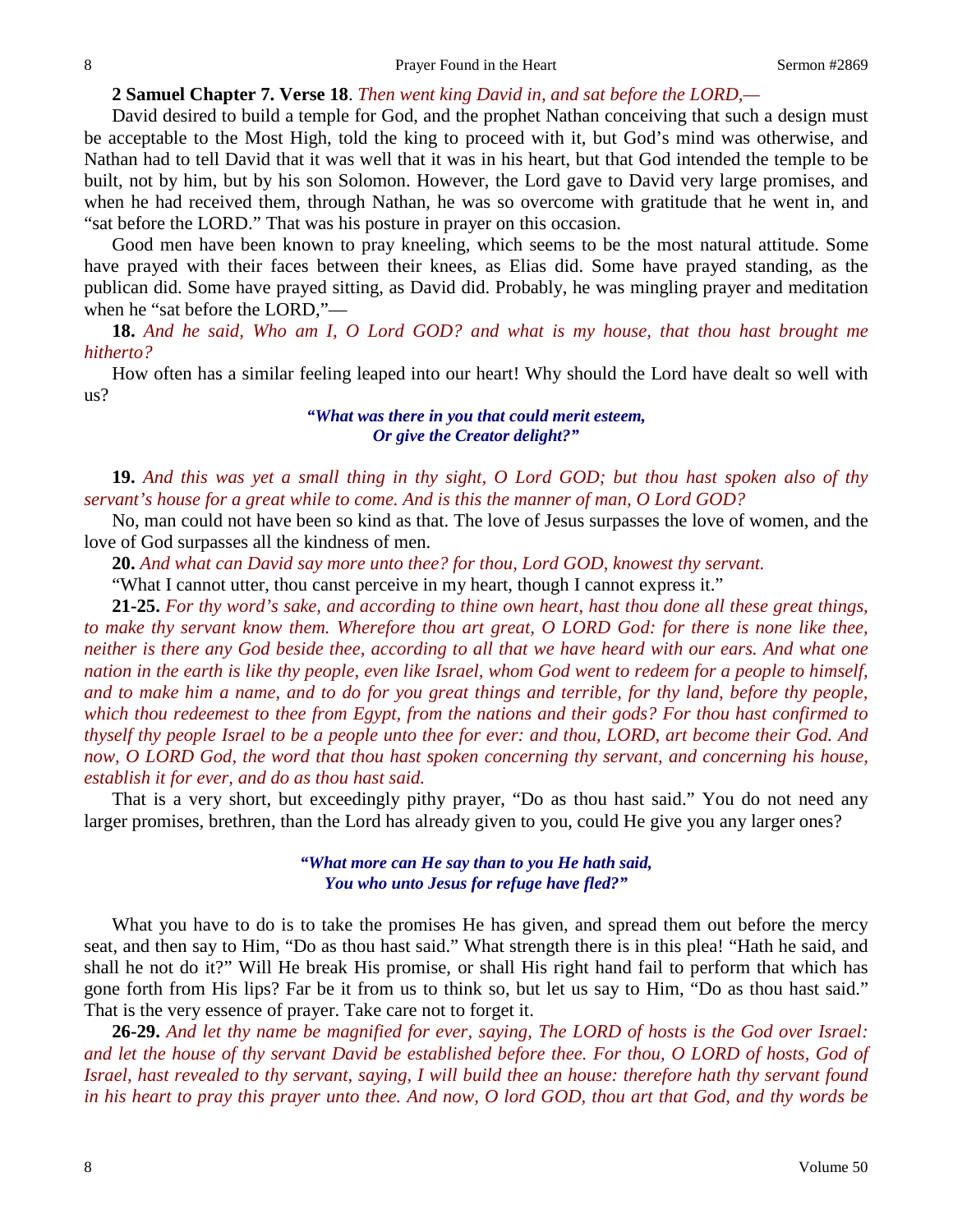*true, and thou hast promised this goodness unto thy servant: therefore now let it please thee to bless the house of thy servant, that it may continue for ever before thee:*

You see how he clings to God's promise, "Thou hast promised this goodness unto thy servant." If you get a promise from the Lord, and cling to it as you wrestle with the angel, you will surely prevail. You must win the blessing if you can plead, as David did, "Thou hast promised this goodness unto thy servant."

**29.** *For thou, O lord GOD, hast spoken it:* How he dwells on it! **29.** *And with thy blessing let the house of thy servant be blessed for ever.*

Now let us read two of our Lord's parables concerning prayer.

**Luke Chapter 18. Verses 1-8.** *And he spake a parable unto them to this end, that men ought always to pray, and not to faint; saying, There was in a city a judge, which feared not God, neither regarded man: and there was a widow in that city; and she came unto him, saying, Avenge me of mine adversary. And he would not for a while: but afterward he said within himself, Though I fear not God, nor regard man; yet because this widow troubleth me, I will avenge her, lest by her continual coming she weary me. And the Lord said, Hear what the unjust judge saith. And shall not God avenge his own elect, which cry day and night unto him, though he bear long with them? I tell you that he will avenge them speedily. Nevertheless when the Son of man cometh, shall he find faith on the earth?*

The whole force of this parable goes to show the prevalence of importunity. If you cannot get your desire of God the first time, go again, and if need be, go again seven times. Yea, if need be, in submission to His will, go seventy times seven. I am afraid there is no fear of our having to be asked the question, "Will ye weary my God also?" Oh, no! we do not pray enough for that, neither are we so importunate as this poor widow was. Let us prove the power of importunate prayer, and rest assured that heaven's gate must open if we do but know how to knock, and that the blessing must be given if we do but continue to ask for it, for praying breath is never spent in vain.

**9-11.** *And he spake this parable unto certain which trusted in themselves that they were righteous, and despised others: Two men went up into the temple to pray, the one a Pharisee, and the other a publican. The Pharisee stood and prayed thus with himself, God, I thank thee, that I am not as other men are, extortioners, unjust, adulterers, or even as this publican.*

And he drew up his skirts, and got to windward, for fear lest any breath that should blow from the publican should defile his sanctified person.

**12.** *I fast twice in the week, I give tithes of all that I possess.*

It was not a prayer at all, as you perceive. It was a thanksgiving; but the thanksgiving was merely a veil for self-adulation.

**13.** *And the publican, standing afar off,—*

Not daring to come near to the inner shrine,—

**13.** *Would not lift up so much as his eyes unto heaven, but smote upon his breast, saying, God be merciful to me a sinner.*

I do not suppose that he thought he had really prayed; he scarcely dared to call it prayer. Perhaps, as he went home, he said, "I went up to the temple to pray, but I was so bowed down with a sense of my guilt that I could not pray." But that was not our Lord's verdict:—

**14.** *I tell you, this man went down to his house justified rather than the other: for every one that exalteth himself shall be abased; and he that humbleth himself shall be exalted.*

## **HYMNS FROM "OUR OWN HYMN BOOK"-992, 996, 229**